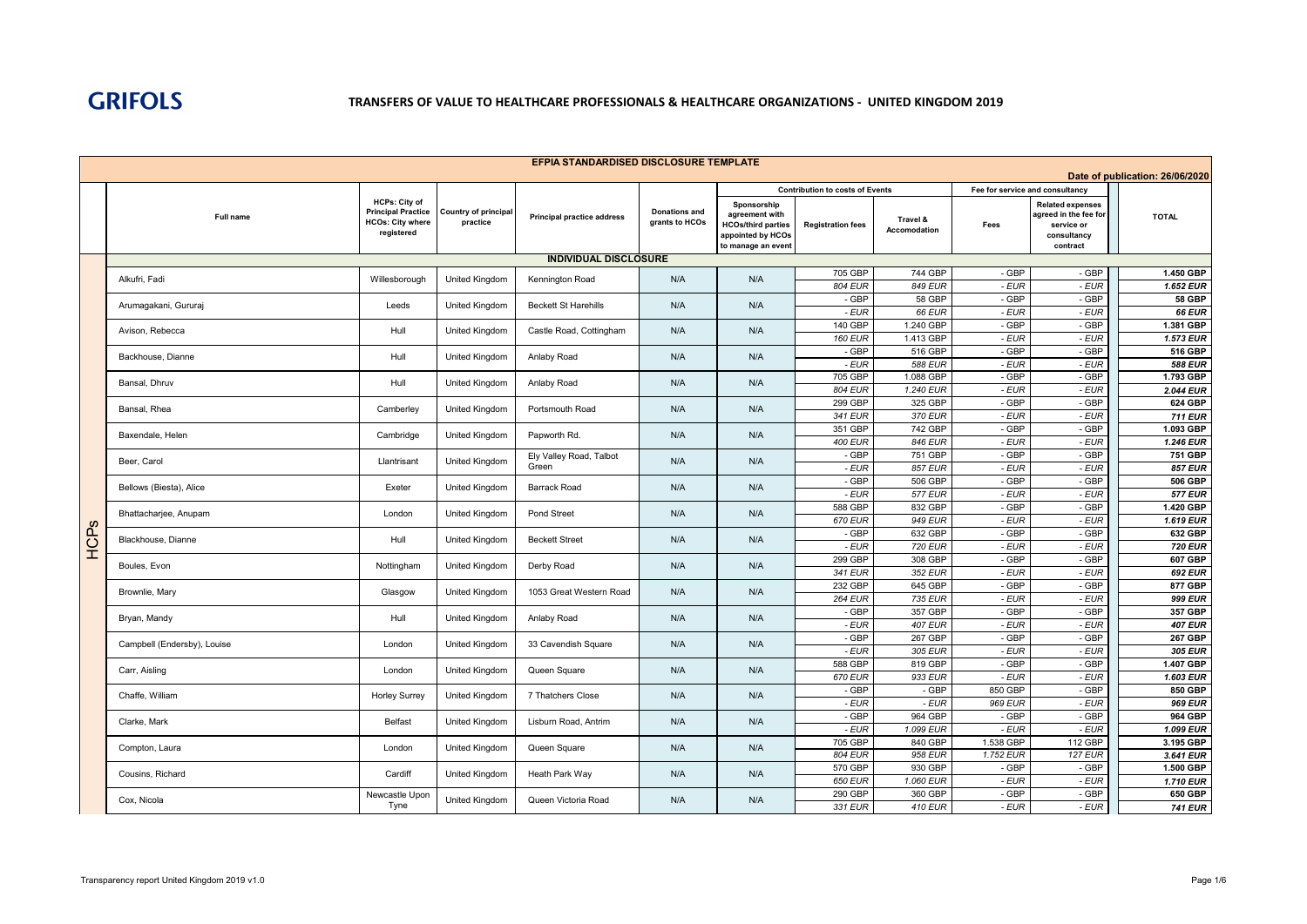

|      |                           |                                                                                            |                                         | EFPIA STANDARDISED DISCLOSURE TEMPLATE |                                        |                                                                                                       |                                                                    |                                 |                                         |                                                                                           |                                 |
|------|---------------------------|--------------------------------------------------------------------------------------------|-----------------------------------------|----------------------------------------|----------------------------------------|-------------------------------------------------------------------------------------------------------|--------------------------------------------------------------------|---------------------------------|-----------------------------------------|-------------------------------------------------------------------------------------------|---------------------------------|
|      |                           |                                                                                            |                                         |                                        |                                        |                                                                                                       |                                                                    |                                 |                                         |                                                                                           | Date of publication: 26/06/2020 |
|      | Full name                 | <b>HCPs: City of</b><br><b>Principal Practice</b><br><b>HCOs: City where</b><br>registered | <b>Country of principal</b><br>practice | <b>Principal practice address</b>      | <b>Donations and</b><br>grants to HCOs | Sponsorship<br>agreement with<br><b>HCOs/third parties</b><br>appointed by HCOs<br>to manage an event | <b>Contribution to costs of Events</b><br><b>Registration fees</b> | Travel &<br><b>Accomodation</b> | Fee for service and consultancy<br>Fees | <b>Related expenses</b><br>agreed in the fee for<br>service or<br>consultancy<br>contract | <b>TOTAL</b>                    |
|      | Dark, John                | Newscastle                                                                                 | United Kingdom                          | William Leech Building                 | N/A                                    | N/A                                                                                                   | - GBP                                                              | - GBP                           | 2.467 GBP                               | 620 GBP                                                                                   | 3.087 GBP                       |
|      |                           |                                                                                            |                                         |                                        |                                        |                                                                                                       | $-EUR$                                                             | $-EUR$                          | 2.812 EUR                               | 707 EUR                                                                                   | 3.519 EUR                       |
|      | Davies, Nicholas          | London                                                                                     | United Kingdom                          | Mindelsohn Way                         | N/A                                    | N/A                                                                                                   | 705 GBP<br>804 EUR                                                 | 837 GBP<br>954 EUR              | - GBP<br>- EUR                          | - GBP                                                                                     | 1.542 GBP<br>1.758 EUR          |
|      |                           |                                                                                            |                                         |                                        |                                        |                                                                                                       | 570 GBP                                                            | 602 GBP                         | - GBP                                   | - EUR<br>$-GBP$                                                                           | 1.172 GBP                       |
|      | Dempster, John            | London                                                                                     | United Kingdom                          | 235 Euston Road                        | N/A                                    | N/A                                                                                                   | <b>650 EUR</b>                                                     | 686 EUR                         | - EUR                                   | $-EUR$                                                                                    | 1.336 EUR                       |
|      | Ford, Kate                | Leeds                                                                                      | United Kingdom                          | <b>Beckett Street</b>                  | N/A                                    | N/A                                                                                                   | - GBP                                                              | 72 GBP                          | - GBP                                   | - GBP                                                                                     | <b>72 GBP</b>                   |
|      |                           |                                                                                            |                                         |                                        |                                        |                                                                                                       | - EUR                                                              | 83 EUR                          | - EUR                                   | $-EUR$                                                                                    | <b>83 EUR</b>                   |
|      | Ghattaoraya, Amardeep     | Leicester                                                                                  | United Kingdom                          | Infirmary Sq.                          | N/A                                    | N/A                                                                                                   | - GBP                                                              | 60 GBP                          | - GBP                                   | - GBP                                                                                     | 60 GBP                          |
|      |                           |                                                                                            |                                         |                                        |                                        |                                                                                                       | - EUR<br>299 GBP                                                   | <b>68 EUR</b><br>585 GBP        | - EUR<br>- GBP                          | $-EUR$<br>- GBP                                                                           | <b>68 EUR</b><br>884 GBP        |
|      | Ghurye, Rohit             | London                                                                                     | United Kingdom                          | Denmark Hill                           | N/A                                    | N/A                                                                                                   | 341 EUR                                                            | <b>667 EUR</b>                  | - EUR                                   | - EUR                                                                                     | 1.008 EUR                       |
|      |                           |                                                                                            |                                         |                                        |                                        |                                                                                                       | - GBP                                                              | 97 GBP                          | - GBP                                   | - GBP                                                                                     | 97 GBP                          |
|      | Gronlund, Helen           | Cambridge                                                                                  | United Kingdom                          | Papworth Everard                       | N/A                                    | N/A                                                                                                   | - EUR                                                              | <b>111 EUR</b>                  | - EUR                                   | $-EUR$                                                                                    | <b>111 EUR</b>                  |
|      | Grosse-Kreul, Dorothea    | London                                                                                     | United Kingdom                          | Denmark Hill                           | N/A                                    | N/A                                                                                                   | $-$ GBP                                                            | - GBP                           | 300 GBP                                 | $-$ GBP                                                                                   | 300 GBP                         |
|      |                           |                                                                                            |                                         |                                        |                                        |                                                                                                       | - EUR                                                              | $-EUR$                          | 342 EUR                                 | $-EUR$                                                                                    | 342 EUR                         |
|      | Harreaves, Amy            | Leeds                                                                                      | United Kingdom                          | <b>Beckett Street</b>                  | N/A                                    | N/A                                                                                                   | - GBP                                                              | 704 GBP                         | - GBP                                   | - GBP                                                                                     | <b>704 GBP</b>                  |
|      |                           |                                                                                            |                                         |                                        |                                        |                                                                                                       | - EUR<br>- GBP                                                     | 802 EUR<br>- GBP                | - EUR<br>1.544 GBP                      | - EUR<br>931 GBP                                                                          | 802 EUR<br>2.475 GBP            |
|      | Hart, Daniel Patrick      | London                                                                                     | United Kingdom                          | Level 2, Royal London<br>Hospital      | N/A                                    | N/A                                                                                                   | - EUR                                                              | $-EUR$                          | 1.760 EUR                               | 1.061 EUR                                                                                 | 2.821 EUR                       |
|      |                           |                                                                                            |                                         |                                        |                                        |                                                                                                       | - GBP                                                              | 288 GBP                         | - GBP                                   | - GBP                                                                                     | 288 GBP                         |
|      | Hate, Kathleen            | Norwich                                                                                    | United Kingdom                          | Colney Road                            | N/A                                    | N/A                                                                                                   | - EUR                                                              | 329 EUR                         | - EUR                                   | $-EUR$                                                                                    | 329 EUR                         |
| HCPs | Haworth, Kathryn          | Preston                                                                                    | United Kingdom                          | Sharoe Green Lane                      | N/A                                    | N/A                                                                                                   | 140 GBP                                                            | 1.164 GBP                       | - GBP                                   | - GBP                                                                                     | 1.305 GBP                       |
|      |                           |                                                                                            |                                         |                                        |                                        |                                                                                                       | <b>160 EUR</b>                                                     | 1.327 EUR                       | $-EUR$                                  | $-EUR$                                                                                    | 1.487 EUR                       |
|      | Hudson, Benjamin          | Exeter                                                                                     | United Kingdom                          | <b>Barrack Road</b>                    | N/A                                    | N/A                                                                                                   | 877 GBP                                                            | 1.517 GBP                       | - GBP                                   | - GBP                                                                                     | 2.394 GBP                       |
|      |                           | Newcastle Upon                                                                             |                                         |                                        |                                        |                                                                                                       | 1.000 EUR<br>351 GBP                                               | 1.729 EUR<br>1.264 GBP          | - EUR<br>- GBP                          | - EUR<br>$-GBP$                                                                           | 2.729 EUR<br>1.615 GBP          |
|      | Hudson, Mark              | Tyne                                                                                       | United Kingdom                          | <b>High Heaton</b>                     | N/A                                    | N/A                                                                                                   | <b>400 EUR</b>                                                     | 1.441 EUR                       | - EUR                                   | - EUR                                                                                     | 1.841 EUR                       |
|      |                           |                                                                                            |                                         |                                        |                                        |                                                                                                       | - GBP                                                              | 653 GBP                         | - GBP                                   | - GBP                                                                                     | 653 GBP                         |
|      | Jennings, Jacqueline      | Leeds                                                                                      | United Kingdom                          | <b>Beckett Street</b>                  | N/A                                    | N/A                                                                                                   | - EUR                                                              | <b>744 EUR</b>                  | - EUR                                   | - EUR                                                                                     | <b>744 EUR</b>                  |
|      | Jeyakumar, Visuvanathan   | London                                                                                     | United Kingdom                          | London Rd.                             | N/A                                    | N/A                                                                                                   | - GBP                                                              | 861 GBP                         | - GBP                                   | - GBP                                                                                     | 861 GBP                         |
|      |                           |                                                                                            |                                         |                                        |                                        |                                                                                                       | - EUR                                                              | 982 EUR                         | - EUR                                   | - EUR                                                                                     | 982 EUR                         |
|      | John Elliott, Christopher | Durham                                                                                     | United Kingdom                          | Marton Road,<br>Middlesbrough          | N/A                                    | N/A                                                                                                   | - GBP<br>- EUR                                                     | - GBP<br>$-EUR$                 | 1.904 GBP<br>2.170 EUR                  | 4.562 GBP<br>5.200 EUR                                                                    | 6.466 GBP<br>7.370 EUR          |
|      |                           |                                                                                            |                                         |                                        |                                        |                                                                                                       | $-$ GBP                                                            | 861 GBP                         | - GBP                                   | - GBP                                                                                     | 861 GBP                         |
|      | Johnson, Nelson           | Camberley                                                                                  | United Kingdom                          | Portsmouth Road                        | N/A                                    | N/A                                                                                                   | - EUR                                                              | 982 EUR                         | - EUR                                   | - EUR                                                                                     | 982 EUR                         |
|      | Johnson, Sarah            | <b>Bristol</b>                                                                             |                                         | Southmead Road                         | N/A                                    | N/A                                                                                                   | 351 GBP                                                            | 626 GBP                         | - GBP                                   | - GBP                                                                                     | 976 GBP                         |
|      |                           |                                                                                            | United Kingdom                          |                                        |                                        |                                                                                                       | <b>400 EUR</b>                                                     | 713 EUR                         | - EUR                                   | - EUR                                                                                     | 1.113 EUR                       |
|      | Kelly, Phillip            | Salford                                                                                    | United Kingdom                          | Salford                                | N/A                                    | N/A                                                                                                   | - GBP                                                              | 62 GBP                          | - GBP                                   | - GBP                                                                                     | 62 GBP                          |
|      |                           |                                                                                            |                                         |                                        |                                        |                                                                                                       | - EUR                                                              | <b>71 EUR</b>                   | - EUR                                   | $-EUR$                                                                                    | <b>71 EUR</b>                   |
|      | Kemp, Srah                | Norwich                                                                                    | United Kingdom                          | Colney Road                            | N/A                                    | N/A                                                                                                   | - GBP<br>- EUR                                                     | 436 GBP<br><b>497 EUR</b>       | - GBP<br>$-EUR$                         | - GBP<br>- EUR                                                                            | 436 GBP<br><b>497 EUR</b>       |
|      |                           |                                                                                            |                                         |                                        |                                        |                                                                                                       | - GBP                                                              | 361 GBP                         | - GBP                                   | - GBP                                                                                     | 361 GBP                         |
|      | Lasasso, Jacinta          | Norwich                                                                                    | United Kingdom                          | Colney Road                            | N/A                                    | N/A                                                                                                   | - EUR                                                              | <b>411 EUR</b>                  | - EUR                                   | - EUR                                                                                     | <b>411 EUR</b>                  |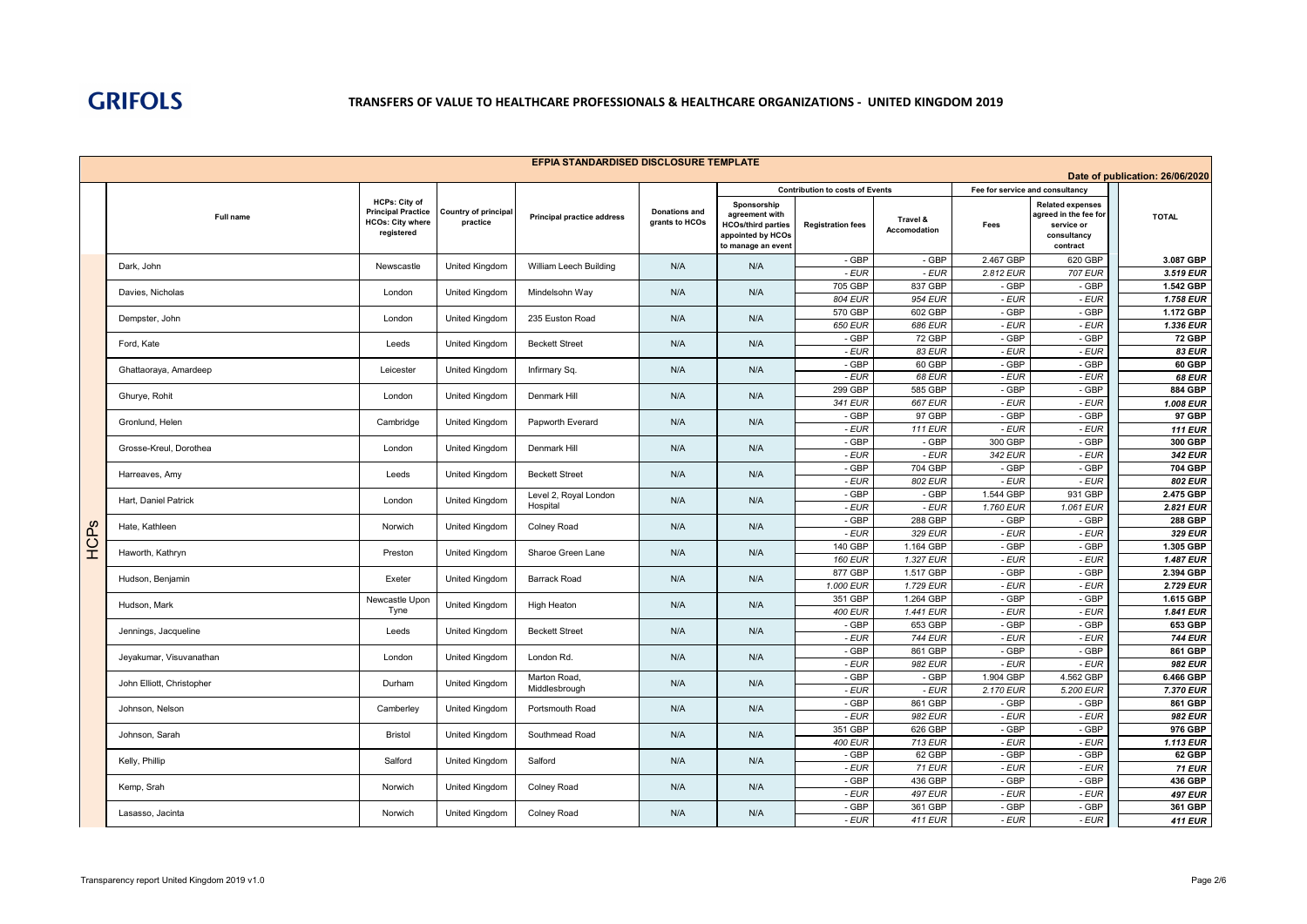

|      |                            |                                                                                            |                                         | EFPIA STANDARDISED DISCLOSURE TEMPLATE                  |                                        |                                                                                                       |                                                                    |                          |                                         |                                                                                           |                                 |
|------|----------------------------|--------------------------------------------------------------------------------------------|-----------------------------------------|---------------------------------------------------------|----------------------------------------|-------------------------------------------------------------------------------------------------------|--------------------------------------------------------------------|--------------------------|-----------------------------------------|-------------------------------------------------------------------------------------------|---------------------------------|
|      |                            |                                                                                            |                                         |                                                         |                                        |                                                                                                       |                                                                    |                          |                                         |                                                                                           | Date of publication: 26/06/2020 |
|      | Full name                  | <b>HCPs: City of</b><br><b>Principal Practice</b><br><b>HCOs: City where</b><br>registered | <b>Country of principal</b><br>practice | <b>Principal practice address</b>                       | <b>Donations and</b><br>grants to HCOs | Sponsorship<br>agreement with<br><b>HCOs/third parties</b><br>appointed by HCOs<br>to manage an event | <b>Contribution to costs of Events</b><br><b>Registration fees</b> | Travel &<br>Accomodation | Fee for service and consultancy<br>Fees | <b>Related expenses</b><br>agreed in the fee for<br>service or<br>consultancy<br>contract | <b>TOTAL</b>                    |
|      | Levenson, Victoria         | Fazakerley                                                                                 | United Kingdom                          | Lower Lane                                              | N/A                                    | N/A                                                                                                   | - GBP                                                              | 70 GBP                   | - GBP                                   | - GBP                                                                                     | <b>70 GBP</b>                   |
|      |                            |                                                                                            |                                         |                                                         |                                        |                                                                                                       | - EUR                                                              | <b>80 EUR</b>            | - EUR                                   | $-EUR$                                                                                    | <b>80 EUR</b>                   |
|      | Loebinger, Michael Richard | London                                                                                     | United Kingdom                          | <b>Sydney Street</b>                                    | N/A                                    | N/A                                                                                                   | $-$ GBP                                                            | - GBP                    | 1.946 GBP                               | 414 GBP                                                                                   | 2.360 GBP                       |
|      |                            |                                                                                            |                                         |                                                         |                                        |                                                                                                       | - EUR<br>- GBP                                                     | - EUR<br>- GBP           | 2.218 EUR<br>2.632 GBP                  | <b>472 EUR</b><br>- GBP                                                                   | 2.690 EUR<br>2.632 GBP          |
|      | Lomas, David               | London                                                                                     | United Kingdom                          | 1st Floor Maple House149<br><b>Tottenham Court Road</b> | N/A                                    | N/A                                                                                                   | - EUR                                                              | - EUR                    | 3.000 EUR                               | - EUR                                                                                     | 3.000 EUR                       |
|      |                            |                                                                                            |                                         |                                                         |                                        |                                                                                                       | - GBP                                                              | 478 GBP                  | - GBP                                   | - GBP                                                                                     | 478 GBP                         |
|      | Lorenzo, Maria-Elena       | Southampton                                                                                | United Kingdom                          | Tremona Road                                            | N/A                                    | N/A                                                                                                   | $-EUR$                                                             | <b>544 EUR</b>           | - EUR                                   | $-EUR$                                                                                    | <b>544 EUR</b>                  |
|      | Macdonald, Jonathan        | Milngavie                                                                                  | <b>United Kingdom</b>                   | Douglas Muir Drive 34                                   | N/A                                    | N/A                                                                                                   | - GBP                                                              | - GBP                    | 1.375 GBP                               | 348 GBP                                                                                   | 1.723 GBP                       |
|      |                            |                                                                                            |                                         |                                                         |                                        |                                                                                                       | - EUR                                                              | $-EUR$                   | 1.567 EUR                               | 397 EUR                                                                                   | 1.964 EUR                       |
|      | Maguire, Holly             | Stoke On Trent                                                                             | United Kingdom                          | Newcastlr rd                                            | N/A                                    | N/A                                                                                                   | - GBP                                                              | 541 GBP                  | - GBP                                   | - GBP                                                                                     | <b>541 GBP</b>                  |
|      |                            |                                                                                            |                                         |                                                         |                                        |                                                                                                       | - EUR<br>- GBP                                                     | 617 EUR<br>- GBP         | - EUR<br>2.632 GBP                      | - EUR<br>- GBP                                                                            | $617$ EUR<br>2.632 GBP          |
|      | Makris, Michael            | Sheffield                                                                                  | United Kingdom                          | Glossop Road                                            | N/A                                    | N/A                                                                                                   | - EUR                                                              | $-EUR$                   | 3.000 EUR                               | - EUR                                                                                     | 3.000 EUR                       |
|      |                            |                                                                                            |                                         |                                                         |                                        |                                                                                                       | 705 GBP                                                            | 747 GBP                  | - GBP                                   | $-GBP$                                                                                    | 1.453 GBP                       |
|      | Manji, Hadi                | London                                                                                     | United Kingdom                          | Queen Square                                            | N/A                                    | N/A                                                                                                   | 804 EUR                                                            | 852 EUR                  | $-EUR$                                  | $-EUR$                                                                                    | 1.656 EUR                       |
|      | Matthews, Antony           | Cardiff                                                                                    | <b>United Kingdom</b>                   | Heath Park Way                                          | N/A                                    | N/A                                                                                                   | $-$ GBP                                                            | 379 GBP                  | $-GBP$                                  | $-GBP$                                                                                    | 379 GBP                         |
|      |                            |                                                                                            |                                         |                                                         |                                        |                                                                                                       | - EUR                                                              | <b>432 EUR</b>           | - EUR                                   | - EUR                                                                                     | <b>432 EUR</b>                  |
|      | Mccabe, Paul               | Belfast                                                                                    | United Kingdom                          | Lisburn Road, Antrim                                    | N/A                                    | N/A                                                                                                   | - GBP                                                              | 964 GBP                  | - GBP                                   | - GBP                                                                                     | 964 GBP                         |
|      |                            |                                                                                            |                                         |                                                         |                                        |                                                                                                       | - EUR                                                              | 1.099 EUR                | - EUR                                   | $-EUR$                                                                                    | 1.099 EUR                       |
|      | Menzies, Gail              | Dundee                                                                                     | <b>United Kingdom</b>                   | James Arrott Drive                                      | N/A                                    | N/A                                                                                                   | 140 GBP<br><b>160 EUR</b>                                          | 733 GBP<br>836 EUR       | - GBP<br>- EUR                          | - GBP<br>$-EUR$                                                                           | 873 GBP<br>996 EUR              |
| HCPs |                            |                                                                                            |                                         |                                                         |                                        |                                                                                                       | 280 GBP                                                            | 585 GBP                  | - GBP                                   | - GBP                                                                                     | 865 GBP                         |
|      | Milarion, Marcy            | Carshalton                                                                                 | <b>United Kingdom</b>                   | Wrythe Lane                                             | N/A                                    | N/A                                                                                                   | 319 EUR                                                            | 667 EUR                  | - EUR                                   | $-EUR$                                                                                    | 986 EUR                         |
|      |                            | Newcastle Upon                                                                             |                                         |                                                         |                                        |                                                                                                       | 705 GBP                                                            | 846 GBP                  | - GBP                                   | - GBP                                                                                     | 1.552 GBP                       |
|      | Miller, James              | Tyne                                                                                       | United Kingdom                          | Queen Victoria Road                                     | N/A                                    | N/A                                                                                                   | <b>804 EUR</b>                                                     | 965 EUR                  | $-EUR$                                  | $-EUR$                                                                                    | 1.769 EUR                       |
|      | Nwankiti, Kelechi          | London                                                                                     | United Kingdom                          | Denmark Hill                                            | N/A                                    | N/A                                                                                                   | 351 GBP                                                            | 1.314 GBP                | - GBP                                   | - GBP                                                                                     | 1.665 GBP                       |
|      |                            |                                                                                            |                                         |                                                         |                                        |                                                                                                       | 400 EUR                                                            | 1.498 EUR                | - EUR                                   | - EUR                                                                                     | 1.898 EUR                       |
|      | O'brien (Stone), Rachael   | Camberley                                                                                  | <b>United Kingdom</b>                   | Portsmouth Road                                         | N/A                                    | N/A                                                                                                   | 570 GBP                                                            | 837 GBP                  | - GBP                                   | $-GBP$                                                                                    | 1.407 GBP                       |
|      |                            |                                                                                            |                                         |                                                         |                                        |                                                                                                       | <b>650 EUR</b><br>- GBP                                            | 954 EUR<br>- GBP         | $-EUR$<br>1.755 GBP                     | $-EUR$<br>293 GBP                                                                         | 1.604 EUR<br>2.048 GBP          |
|      | Obrien, Alastair           | London                                                                                     | United Kingdom                          | Rayne Building, 5 Univ<br>Street                        | N/A                                    | N/A                                                                                                   | - EUR                                                              | - EUR                    | 2.000 EUR                               | 334 EUR                                                                                   | 2.334 EUR                       |
|      |                            |                                                                                            |                                         |                                                         |                                        |                                                                                                       | - GBP                                                              | 421 GBP                  | - GBP                                   | - GBP                                                                                     | 421 GBP                         |
|      | Osman, Chinar              | Southampton                                                                                | United Kingdom                          | Tremona Road                                            | N/A                                    | N/A                                                                                                   | - EUR                                                              | <b>480 EUR</b>           | - EUR                                   | - EUR                                                                                     | <b>480 EUR</b>                  |
|      | Perry, lan                 | Wolverhampton                                                                              | United Kingdom                          | Wolverhampton Road                                      | N/A                                    | N/A                                                                                                   | 877 GBP                                                            | 1.307 GBP                | - GBP                                   | - GBP                                                                                     | 2.185 GBP                       |
|      |                            |                                                                                            |                                         |                                                         |                                        |                                                                                                       | 1.000 EUR                                                          | 1.490 EUR                | - EUR                                   | $-EUR$                                                                                    | 2.490 EUR                       |
|      | Ponton, Louise             | Edinburgh                                                                                  | <b>United Kingdom</b>                   | 53 Research Avenue North                                | N/A                                    | N/A                                                                                                   | - GBP                                                              | 797 GBP                  | $-GBP$                                  | $-GBP$                                                                                    | 797 GBP                         |
|      |                            |                                                                                            |                                         |                                                         |                                        |                                                                                                       | - EUR<br>- GBP                                                     | 909 EUR<br>506 GBP       | - EUR<br>- GBP                          | $-EUR$<br>- GBP                                                                           | 909 EUR<br>506 GBP              |
|      | Pratas, Soraia             | Exeter                                                                                     | United Kingdom                          | <b>Barrack Road</b>                                     | N/A                                    | N/A                                                                                                   | - EUR                                                              | 577 EUR                  | - EUR                                   | - EUR                                                                                     | <b>577 EUR</b>                  |
|      |                            |                                                                                            |                                         |                                                         |                                        |                                                                                                       | - GBP                                                              | 79 GBP                   | - GBP                                   | - GBP                                                                                     | <b>79 GBP</b>                   |
|      | Rae. William               | Southampton                                                                                | <b>United Kingdom</b>                   | Tremona Road                                            | N/A                                    | N/A                                                                                                   | - EUR                                                              | <b>90 EUR</b>            | $-EUR$                                  | $-EUR$                                                                                    | <b>90 EUR</b>                   |
|      | Rajiv, Jalan               | London                                                                                     | <b>United Kingdom</b>                   | Rowland Hill St, Hampstead                              | N/A                                    | N/A                                                                                                   | - GBP                                                              | - GBP                    | 7.087 GBP                               | 5.826 GBP                                                                                 | 12.913 GBP                      |
|      |                            |                                                                                            |                                         |                                                         |                                        |                                                                                                       | - EUR                                                              | $-EUR$                   | 8.078 EUR                               | 6.640 EUR                                                                                 | 14.718 EUR                      |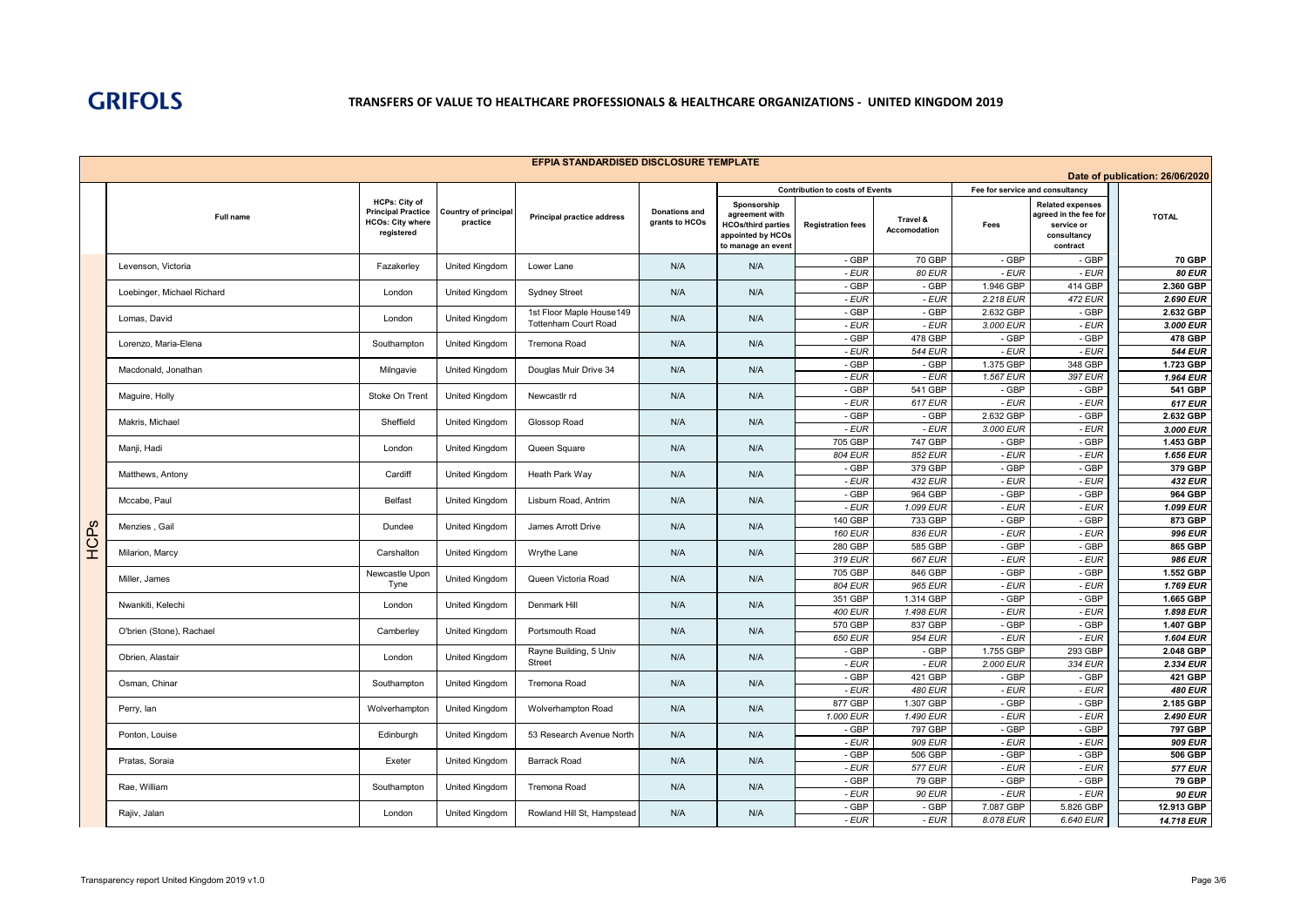

|      |                                                                                                                |                                                                                     |                                  | EFPIA STANDARDISED DISCLOSURE TEMPLATE |                                        |                                                                                                       |                                                                    |                                 |                                         |                                                                                           |                                 |
|------|----------------------------------------------------------------------------------------------------------------|-------------------------------------------------------------------------------------|----------------------------------|----------------------------------------|----------------------------------------|-------------------------------------------------------------------------------------------------------|--------------------------------------------------------------------|---------------------------------|-----------------------------------------|-------------------------------------------------------------------------------------------|---------------------------------|
|      |                                                                                                                |                                                                                     |                                  |                                        |                                        |                                                                                                       |                                                                    |                                 |                                         |                                                                                           | Date of publication: 26/06/2020 |
|      | <b>Full name</b>                                                                                               | HCPs: City of<br><b>Principal Practice</b><br><b>HCOs: City where</b><br>registered | Country of principal<br>practice | <b>Principal practice address</b>      | <b>Donations and</b><br>grants to HCOs | Sponsorship<br>agreement with<br><b>HCOs/third parties</b><br>appointed by HCOs<br>to manage an event | <b>Contribution to costs of Events</b><br><b>Registration fees</b> | Travel &<br><b>Accomodation</b> | Fee for service and consultancy<br>Fees | <b>Related expenses</b><br>agreed in the fee for<br>service or<br>consultancy<br>contract | <b>TOTAL</b>                    |
|      |                                                                                                                |                                                                                     |                                  |                                        |                                        |                                                                                                       | - GBP                                                              | 414 GBP                         | - GBP                                   | - GBP                                                                                     | 414 GBP                         |
|      | Richards, Patricia                                                                                             | London                                                                              | United Kingdom                   | Lewisham high St                       | N/A                                    | N/A                                                                                                   | - EUR                                                              | <b>471 EUR</b>                  | $-EUR$                                  | - EUR                                                                                     | <b>471 EUR</b>                  |
|      | Roberts, Rona                                                                                                  | Llantrisant                                                                         | United Kingdom                   | Ely Valley Road, Talbot                | N/A                                    | N/A                                                                                                   | - GBP                                                              | 751 GBP                         | - GBP                                   | - GBP                                                                                     | 751 GBP                         |
|      |                                                                                                                |                                                                                     |                                  | Green                                  |                                        |                                                                                                       | - EUR                                                              | 857 EUR                         | - EUR                                   | $-EUR$                                                                                    | <b>857 EUR</b>                  |
|      | Rogers, Mohamed Mahdi                                                                                          | London                                                                              | United Kingdom                   | Strand                                 | N/A                                    | N/A                                                                                                   | 705 GBP<br>804 EUR                                                 | 1.070 GBP<br>1.220 EUR          | - GBP<br>$-EUR$                         | $-GBP$<br>$-EUR$                                                                          | 1.776 GBP<br>2.024 EUR          |
|      |                                                                                                                |                                                                                     |                                  |                                        |                                        |                                                                                                       | - GBP                                                              | 312 GBP                         | - GBP                                   | - GBP                                                                                     | 312 GBP                         |
|      | Rose, Victoria                                                                                                 | Cambridge                                                                           | United Kingdom                   | Hills rd                               | N/A                                    | N/A                                                                                                   | - EUR                                                              | 355 EUR                         | - EUR                                   | $-EUR$                                                                                    | 355 EUR                         |
|      |                                                                                                                |                                                                                     |                                  |                                        |                                        |                                                                                                       | - GBP                                                              | 84 GBP                          | - GBP                                   | - GBP                                                                                     | 84 GBP                          |
|      | Sango, Rejoice                                                                                                 | Leicester                                                                           | United Kingdom                   | Infirmary Sq.                          | N/A                                    | N/A                                                                                                   | - EUR                                                              | <b>96 EUR</b>                   | - EUR                                   | - EUR                                                                                     | <b>96 EUR</b>                   |
|      | Savic, Sinisa                                                                                                  | Leeds                                                                               | United Kingdom                   | <b>Beckett Street</b>                  | N/A                                    | N/A                                                                                                   | 351 GBP                                                            | 746 GBP                         | - GBP                                   | - GBP                                                                                     | 1.097 GBP                       |
|      |                                                                                                                |                                                                                     |                                  |                                        |                                        |                                                                                                       | 400 EUR                                                            | 851 EUR                         | $-EUR$                                  | $-EUR$                                                                                    | 1.251 EUR                       |
|      | Seleman, Sarah-Anne                                                                                            | London                                                                              | United Kingdom                   | Denmark Hill                           | N/A                                    | N/A                                                                                                   | - GBP                                                              | 280 GBP                         | - GBP                                   | $-GBP$                                                                                    | <b>280 GBP</b>                  |
|      |                                                                                                                |                                                                                     |                                  |                                        |                                        |                                                                                                       | - EUR<br>80 GBP                                                    | 320 EUR<br>- GBP                | - EUR<br>- GBP                          | $-EUR$<br>$-GBP$                                                                          | 320 EUR<br>80 GBP               |
|      | Shemar, Sabrina                                                                                                | Leicester                                                                           | United Kingdom                   | Victoria Building                      | N/A                                    | N/A                                                                                                   | 91 EUR                                                             | $-EUR$                          | $-EUR$                                  | $-EUR$                                                                                    | 91 EUR                          |
|      |                                                                                                                |                                                                                     |                                  |                                        |                                        |                                                                                                       | $-GBP$                                                             | 267 GBP                         | $-$ GBP                                 | $-$ GBP                                                                                   | 267 GBP                         |
|      | Smith, Fiona                                                                                                   | Cambridge                                                                           | United Kingdom                   | Hills rd                               | N/A                                    | N/A                                                                                                   | - EUR                                                              | 304 EUR                         | - EUR                                   | $-EUR$                                                                                    | 304 EUR                         |
|      |                                                                                                                |                                                                                     |                                  | Derby Road                             | N/A                                    | N/A                                                                                                   | 232 GBP                                                            | 338 GBP                         | - GBP                                   | - GBP                                                                                     | 570 GBP                         |
|      | Southall, Shirley                                                                                              | Nottingham                                                                          | United Kingdom                   |                                        |                                        |                                                                                                       | <b>264 EUR</b>                                                     | 386 EUR                         | $-EUR$                                  | $-EUR$                                                                                    | 650 EUR                         |
|      | Staves, Julie                                                                                                  | Oxford                                                                              | United Kingdom                   | Haemotolgy department                  | N/A                                    | N/A                                                                                                   | - GBP                                                              | - GBP                           | 851 GBP                                 | - GBP                                                                                     | 851 GBP                         |
| ACP. |                                                                                                                |                                                                                     |                                  |                                        |                                        |                                                                                                       | - EUR                                                              | $-EUR$                          | 970 EUR                                 | $-EUR$                                                                                    | 970 EUR                         |
|      | Stephen, Dave                                                                                                  | Edinburgh                                                                           | United Kingdom                   | 52 Research Avenue North               | N/A                                    | N/A                                                                                                   | - GBP                                                              | 797 GBP                         | - GBP                                   | - GBP                                                                                     | 797 GBP                         |
|      |                                                                                                                |                                                                                     |                                  |                                        |                                        |                                                                                                       | - EUR<br>$-$ GBP                                                   | 909 EUR<br>- GBP                | - EUR<br>1.784 GBP                      | $-EUR$<br>$-$ GBP                                                                         | 909 EUR<br>1.784 GBP            |
|      | Stockley, Robert Andrew                                                                                        | Birmingham                                                                          | <b>United Kingdom</b>            | Mindelsohn Wav                         | N/A                                    | N/A                                                                                                   | - EUR                                                              | $-EUR$                          | 2.033 EUR                               | $-EUR$                                                                                    | 2.033 EUR                       |
|      |                                                                                                                | Newcastle Upon                                                                      |                                  |                                        |                                        |                                                                                                       | 280 GBP                                                            | 360 GBP                         | - GBP                                   | $-GBP$                                                                                    | 640 GBP                         |
|      | Storey, Louise                                                                                                 | Tyne                                                                                | United Kingdom                   | Queen Victoria Road                    | N/A                                    | N/A                                                                                                   | 319 EUR                                                            | 410 EUR                         | - EUR                                   | $-EUR$                                                                                    | <b>729 EUR</b>                  |
|      | Underwood, Gemma                                                                                               | Leicester                                                                           | United Kingdom                   | Victoria Building                      | N/A                                    | N/A                                                                                                   | 80 GBP                                                             | - GBP                           | - GBP                                   | - GBP                                                                                     | 80 GBP                          |
|      |                                                                                                                |                                                                                     |                                  |                                        |                                        |                                                                                                       | 91 EUR                                                             | - EUR                           | - EUR                                   | $-EUR$                                                                                    | <b>91 EUR</b>                   |
|      | Veniard, David                                                                                                 | Kent                                                                                | United Kingdom                   | Orpington                              | N/A                                    | N/A                                                                                                   | - GBP                                                              | 309 GBP                         | - GBP                                   | - GBP                                                                                     | 309 GBP                         |
|      |                                                                                                                |                                                                                     |                                  |                                        |                                        |                                                                                                       | - EUR                                                              | 352 EUR                         | - EUR                                   | - EUR                                                                                     | 352 EUR                         |
|      | Weldon, Ruth                                                                                                   | Nottingham                                                                          | United Kingdom                   | Derby Road                             | N/A                                    | N/A                                                                                                   | 232 GBP<br><b>264 EUR</b>                                          | 260 GBP<br><b>296 EUR</b>       | - GBP<br>$-EUR$                         | - GBP<br>- EUR                                                                            | 492 GBP<br><b>561 EUR</b>       |
|      |                                                                                                                |                                                                                     |                                  |                                        |                                        |                                                                                                       | - GBP                                                              | - GBP                           | 1.959 GBP                               | 4.819 GBP                                                                                 | $6.778$ GBP                     |
|      | White, Jenny                                                                                                   | Watford                                                                             | <b>United Kingdom</b>            | PO Box 133                             | N/A                                    | N/A                                                                                                   | - EUR                                                              | - EUR                           | 2.233 EUR                               | 5.493 EUR                                                                                 | 7.726 EUR                       |
|      |                                                                                                                |                                                                                     |                                  |                                        |                                        |                                                                                                       |                                                                    |                                 |                                         |                                                                                           |                                 |
|      |                                                                                                                |                                                                                     |                                  |                                        |                                        |                                                                                                       |                                                                    |                                 |                                         |                                                                                           |                                 |
|      |                                                                                                                |                                                                                     |                                  | <b>AGGREGATE DISCLOSURE</b>            |                                        |                                                                                                       |                                                                    |                                 |                                         |                                                                                           |                                 |
|      | Aggregate amount attributable to transfers of value to such Recipients                                         |                                                                                     |                                  |                                        | N/A                                    | N/A                                                                                                   | 570 GBP                                                            | 829 GBP                         | 1.535 GBP                               | 196 GBP                                                                                   | 3.130 GBP                       |
|      | Number of Recipients in aggregate disclosure                                                                   |                                                                                     |                                  |                                        | N/A                                    | N/A                                                                                                   | 650 EUR<br>$\overline{1}$                                          | 944 EUR<br>$\overline{2}$       | 1.750 EUR<br>$\overline{1}$             | 223 EUR<br>$\overline{1}$                                                                 | 3.568 EUR<br>$3*$               |
|      |                                                                                                                |                                                                                     |                                  |                                        |                                        |                                                                                                       |                                                                    |                                 |                                         |                                                                                           |                                 |
|      | % of the number of Recipients included in the aggregate disclosure in the total number of Recipients disclosed |                                                                                     |                                  |                                        | N/A                                    | N/A                                                                                                   | 3%                                                                 | 3%                              | 6%                                      | 10%                                                                                       | N/A                             |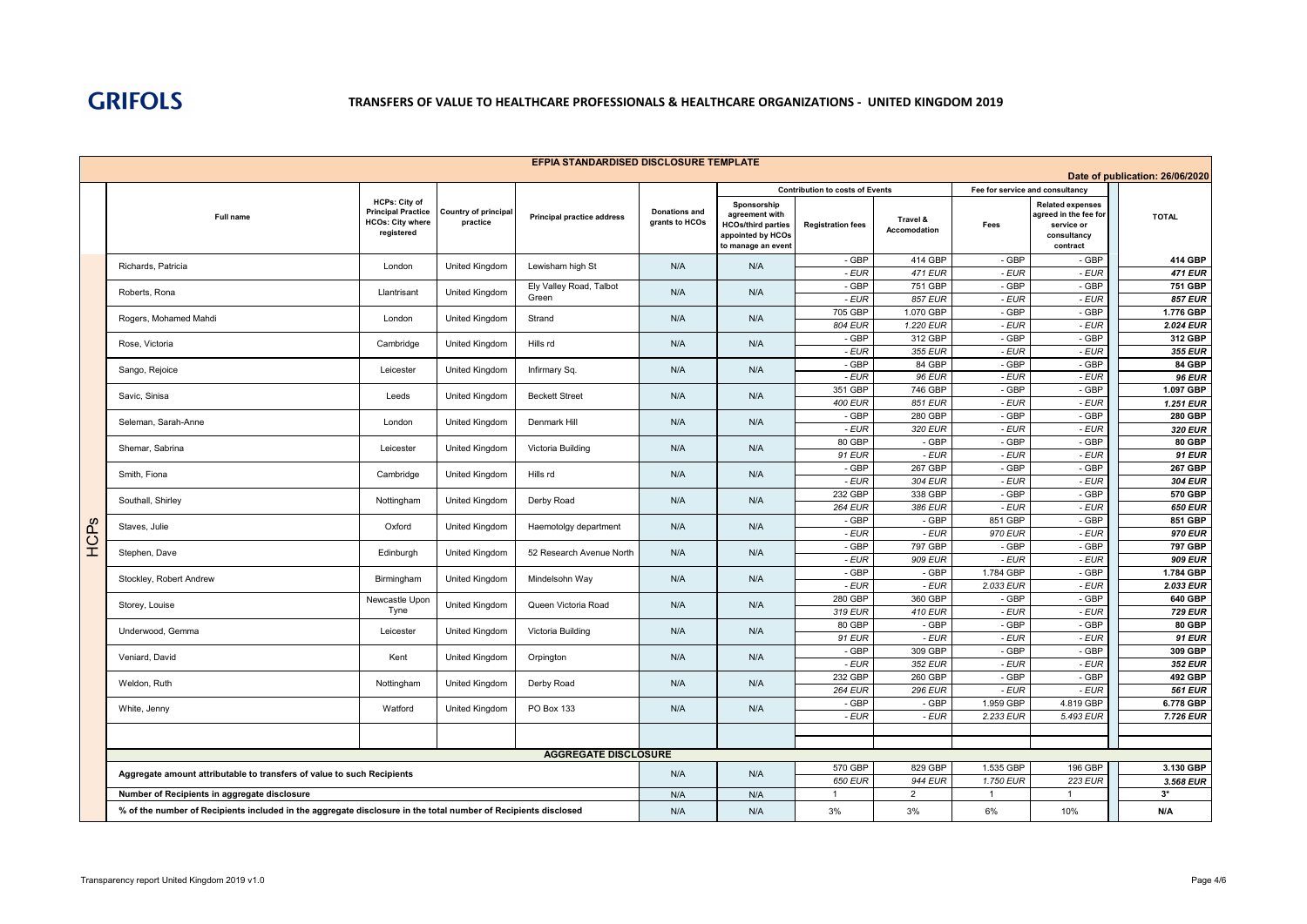

|      |                                                                     |                                                                                            |                                         | EFPIA STANDARDISED DISCLOSURE TEMPLATE                     |                                        |                                                                                                       |                                        |                                 |                                 |                                                                                           | Date of publication: 26/06/2020 |
|------|---------------------------------------------------------------------|--------------------------------------------------------------------------------------------|-----------------------------------------|------------------------------------------------------------|----------------------------------------|-------------------------------------------------------------------------------------------------------|----------------------------------------|---------------------------------|---------------------------------|-------------------------------------------------------------------------------------------|---------------------------------|
|      |                                                                     |                                                                                            |                                         |                                                            |                                        |                                                                                                       | <b>Contribution to costs of Events</b> |                                 | Fee for service and consultancy |                                                                                           |                                 |
|      | Full name                                                           | <b>HCPs: City of</b><br><b>Principal Practice</b><br><b>HCOs: City where</b><br>registered | <b>Country of principal</b><br>practice | <b>Principal practice address</b>                          | <b>Donations and</b><br>grants to HCOs | Sponsorship<br>agreement with<br><b>HCOs/third parties</b><br>appointed by HCOs<br>to manage an event | <b>Registration fees</b>               | Travel &<br><b>Accomodation</b> | Fees                            | <b>Related expenses</b><br>agreed in the fee for<br>service or<br>consultancy<br>contract | <b>TOTAL</b>                    |
|      |                                                                     |                                                                                            |                                         | <b>INDIVIDUAL DISCLOSURE</b>                               |                                        |                                                                                                       |                                        |                                 |                                 |                                                                                           |                                 |
|      |                                                                     |                                                                                            |                                         |                                                            | - GBP                                  | 550 GBP                                                                                               | - GBP                                  | - GBP                           | - GBP                           | - GBP                                                                                     | 550 GBP                         |
|      | Alder Hey Childrens Nhs Foundation                                  | Liverpool                                                                                  | <b>United Kingdom</b>                   | Eaton Road                                                 | $-EUR$                                 | 627 EUR                                                                                               | - EUR                                  | - EUR                           | - EUR                           | $-EUR$                                                                                    | <b>627 EUR</b>                  |
|      | British Association for the Study of the Liver (BASL)               | Litchfield,<br>Staffordshire                                                               | <b>United Kingdom</b>                   | Davidson Road                                              | - GBP                                  | 3.600 GBP                                                                                             | - GBP                                  | - GBP                           | - GBP                           | - GBP                                                                                     | 3.600 GBP                       |
|      |                                                                     |                                                                                            |                                         |                                                            | - EUR                                  | 4.103 EUR                                                                                             | - EUR                                  | - EUR                           | - EUR                           | $-EUR$                                                                                    | 4.103 EUR                       |
|      | British Blood Transfusion Society (BBTS)                            | Manchester                                                                                 | <b>United Kingdom</b>                   | Manchester Science Park, Lloyd<br>Street North, Manchester | - GBP                                  | 5.400 GBP                                                                                             | - GBP                                  | - GBP                           | - GBP                           | $-$ GBP                                                                                   | 5.400 GBP                       |
|      |                                                                     |                                                                                            |                                         |                                                            | - EUR                                  | 6.155 EUR                                                                                             | - EUR                                  | - EUR                           | - EUR                           | - EUR                                                                                     | 6.155 EUR                       |
|      | British Liver Nurses Association (BLNA)                             | Lichfield                                                                                  | United Kingdom                          | City Wharf, Davidson Road                                  | - GBP                                  | 1.050 GBP                                                                                             | - GBP                                  | - GBP                           | - GBP                           | - GBP                                                                                     | 1.050 GBP                       |
|      |                                                                     |                                                                                            |                                         |                                                            | - EUR                                  | 1.197 EUR                                                                                             | - EUR                                  | - EUR                           | - EUR                           | - EUR                                                                                     | 1.197 EUR                       |
|      | British Peripheral Nerve Society (BPNS)                             | London                                                                                     | United Kingdom                          | Queen Square                                               | - GBP                                  | 2.800 GBP                                                                                             | - GBP                                  | - GBP                           | - GBP                           | - GBP                                                                                     | 2.800 GBP                       |
|      |                                                                     |                                                                                            |                                         | <b>Hills Road</b>                                          | - EUR                                  | 3.191 EUR                                                                                             | - EUR                                  | - EUR                           | - EUR                           | $-EUR$                                                                                    | 3.191 EUR                       |
|      | Cambridge University Hospitals NHS                                  | Cambridge                                                                                  | United Kingdom                          |                                                            | - GBP                                  | 1.000 GBP                                                                                             | - GBP                                  | - GBP                           | - GBP                           | - GBP                                                                                     | 1.000 GBP                       |
|      |                                                                     |                                                                                            |                                         |                                                            | - EUR                                  | 1.140 EUR                                                                                             | - EUR                                  | - EUR                           | - EUR                           | - EUR                                                                                     | 1.140 EUR                       |
|      | Haemnet Ltd                                                         | Clapham                                                                                    | United Kingdom                          | 83 North Street                                            | - GBP                                  | 15,000 GBP                                                                                            | - GBP                                  | - GBP                           | - GBP                           | - GBP                                                                                     | 15.000 GBP                      |
|      |                                                                     |                                                                                            |                                         |                                                            | - EUR                                  | 17.097 EUR                                                                                            | - EUR                                  | - EUR                           | - EUR                           | - EUR                                                                                     | 17.097 EUR                      |
|      | Immunology & Allergy Nurse Group                                    | Birmingham                                                                                 | United Kingdom                          | Hawthorn House                                             | - GBP                                  | 2.250 GBP                                                                                             | - GBP                                  | - GBP                           | - GBP                           | - GBP                                                                                     | 2.250 GBP                       |
|      |                                                                     |                                                                                            |                                         |                                                            | - EUR                                  | 2.565 EUR                                                                                             | - EUR                                  | - EUR                           | - EUR                           | $-EUR$                                                                                    | 2.565 EUR                       |
| HCOs | Kings College Hospital                                              | London                                                                                     | <b>United Kingdom</b>                   | 57 Waterloo Road                                           | - GBP                                  | 2.000 GBP                                                                                             | - GBP                                  | - GBP                           | - GBP<br>- EUR                  | - GBP                                                                                     | 2.000 GBP                       |
|      |                                                                     |                                                                                            |                                         |                                                            | - EUR                                  | 2.280 EUR                                                                                             | - EUR                                  | - EUR                           |                                 | $-EUR$                                                                                    | 2.280 EUR                       |
|      | Medical Data Solutions & Services Ltd                               | Manchester                                                                                 | <b>United Kingdom</b>                   | City View House, 5 Unions<br><b>Street</b>                 | - GBP<br>- EUR                         | 2.788 GBP<br>3.178 EUR                                                                                | - GBP<br>- EUR                         | - GBP                           | - GBP<br>- EUR                  | - GBP<br>- EUR                                                                            | 2.788 GBP<br>3.178 EUR          |
|      |                                                                     |                                                                                            |                                         |                                                            |                                        |                                                                                                       |                                        | - EUR                           |                                 |                                                                                           |                                 |
|      | Midland Gastroenterological Society                                 | Birmingham                                                                                 | United Kingdom                          | Queen Elizabeth Hospital,<br>Mindelsohn way                | - GBP<br>- EUR                         | 800 GBP<br>912 EUR                                                                                    | - GBP<br>- EUR                         | - GBP<br>- EUR                  | - GBP<br>- EUR                  | - GBP<br>- EUR                                                                            | 800 GBP<br>912 EUR              |
|      |                                                                     |                                                                                            |                                         |                                                            | - GBP                                  | 800 GBP                                                                                               | - GBP                                  | - GBP                           | - GBP                           | - GBP                                                                                     | 800 GBP                         |
|      | NHS Blood And Transplant (Shot Serious Hazards Of<br>Transfusion)   | Leeds                                                                                      | United Kingdom                          | Bridle Path, Leeds, West<br>Yorkshire                      | - EUR                                  | 912 EUR                                                                                               | - EUR                                  | - EUR                           | - EUR                           | $-EUR$                                                                                    | 912 EUR                         |
|      |                                                                     |                                                                                            |                                         | Heriot-Watt research park,                                 | - GBP                                  | 1.100 GBP                                                                                             | - GBP                                  | - GBP                           | - GBP                           | - GBP                                                                                     | 1.100 GBP                       |
|      | Scottish National Blood Transfusion Service (Scotblood)             | Edinburgh                                                                                  | <b>United Kingdom</b>                   | Edinburgh                                                  | - EUR                                  | 1.254 EUR                                                                                             | - EUR                                  | - EUR                           | - EUR                           | $-EUR$                                                                                    | 1.254 EUR                       |
|      |                                                                     | Durham                                                                                     | <b>United Kingdom</b>                   | Marton Road,                                               | - GBP                                  | - GBP                                                                                                 | - GBP                                  | - GBP                           | 1.740 GBP                       | - GBP                                                                                     | 1.740 GBP                       |
|      | The James Cook University Hospital                                  |                                                                                            |                                         | Middlesbrough                                              | - EUR                                  | - EUR                                                                                                 | - EUR                                  | - EUR                           | 1.983 EUR                       | $-EUR$                                                                                    | 1.983 EUR                       |
|      | Uk Primary Immunodeficiency Network (UKPIN)                         | Hampshire                                                                                  | United Kingdom                          | Durford Mill, Petersfield                                  | 15.000 GBP                             | 9.990 GBP                                                                                             | - GBP                                  | - GBP                           | - GBP                           | - GBP                                                                                     | 24.990 GBP                      |
|      |                                                                     |                                                                                            |                                         |                                                            | 17.097 EUR                             | 11.386 EUR                                                                                            | $-EUR$                                 | - EUR                           | - EUR                           | - EUR                                                                                     | 28.483 EUR                      |
|      | United Kingdom Haemophilia Centre Doctors' Organisation<br>(UKHCDO) | Manchester                                                                                 | <b>United Kingdom</b>                   | City View House, 5 Union<br>St                             | - GBP<br>- EUR                         | 5.400 GBP<br>6.155 EUR                                                                                | - GBP<br>- EUR                         | - GBP<br>- EUR                  | - GBP<br>- EUR                  | - GBP<br>- EUR                                                                            | 5.400 GBP<br>6.155 EUR          |
|      |                                                                     |                                                                                            |                                         |                                                            | - GBP                                  | 2.160 GBP                                                                                             | - GBP                                  | - GBP                           | - GBP                           | - GBP                                                                                     | 2.160 GBP                       |
|      | University College London                                           | London                                                                                     | United Kingdom                          | <b>Gower Street</b>                                        | - EUR                                  | 2.462 EUR                                                                                             | - EUR                                  | - EUR                           | - EUR                           | - EUR                                                                                     | 2.462 EUR                       |